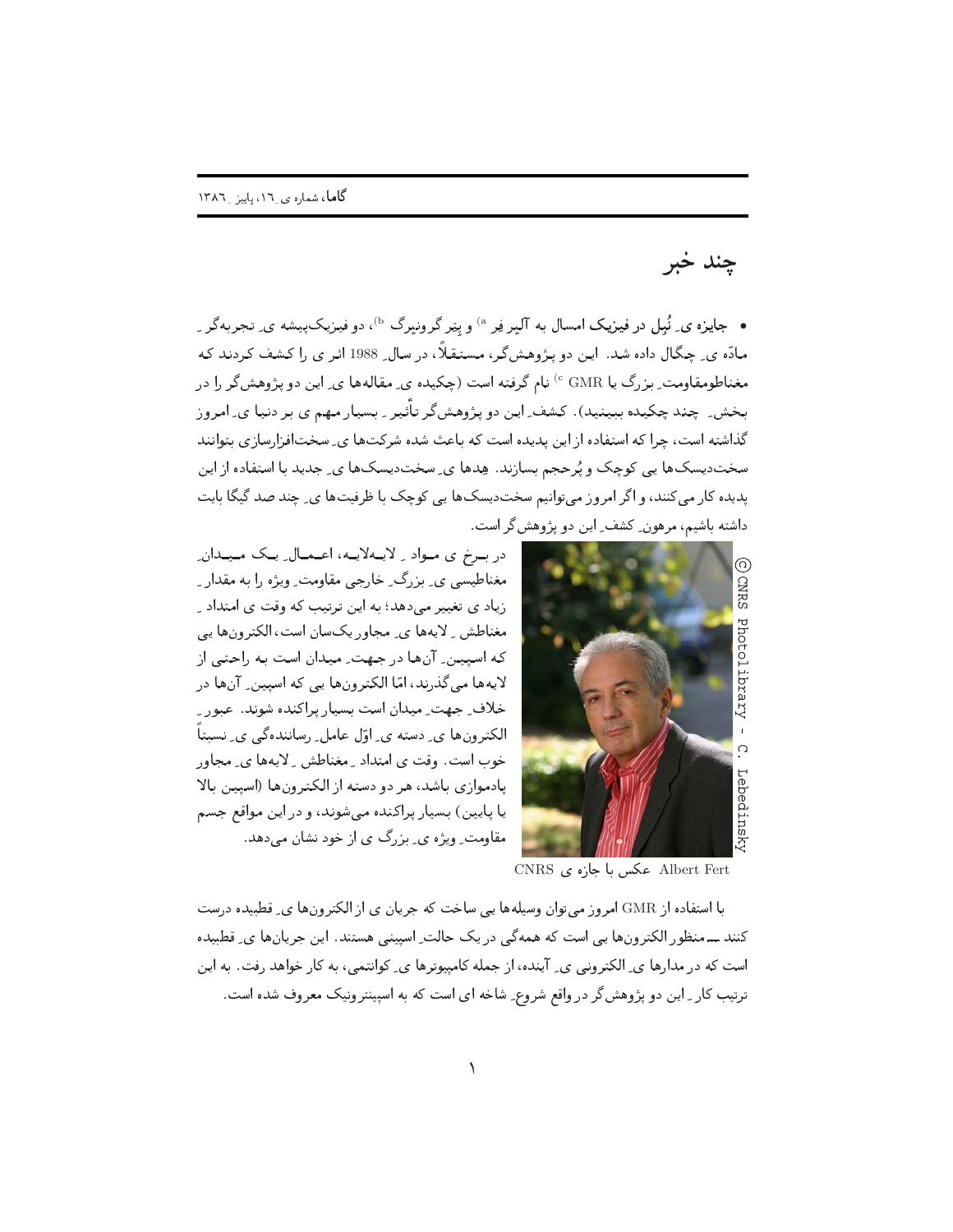

عکس یا اجازہ ی IFF © Forschungszentrum Jülich

Peter Grünberg

آلمر فِر در 1970 از دانش گاه یاریس در اُرسی <sup>d</sup> دکترا گرفت، و بیشتر <sub>- ن</sub>زندهگی ی ِ حرفهای اش .ا هم د. همان جا گذرانده است. فِر ضمناً پِژوهش گر \_ CNRS ° است. مقاله ی ِ فِر و همکاران ش یک ی از ده مقاله ی ِ یرارجاع در تاریخ ِ مجله ی ِ فیزیکال رویو لِتِرز <sup>f)</sup> است <sup>g)</sup>. یتِر گرونہرگ در 1969 از دانشگاہ ِ فنّی ی ِ دارمشْتات <sup>h)</sup> دکترا گرفت، و عضو مؤسسه ی ِ یژوهش در مادّہ ی ِ چگال <sup>i)</sup> در مرکز ِ پژوهشها ی ِ پولیخ <sup>i)</sup> است. ا. ش. <sup>a)</sup> Albert Fert, <sup>b)</sup> Peter Grünberg, <sup>c)</sup> Giant Magnetoresistance, <sup>d)</sup> Université Paris-Sud (Orsay), <sup>e)</sup> Centre National de la Recherche Scientifique, Laboratorie Central de Recherches (Orsay), <sup>f)</sup> Technische Universität Darmstadt (TUD), <sup>g)</sup> Iinstitue Of Solid

State Research (IFF), <sup>h)</sup> Forschungszentrum Jülich, <sup>i)</sup> Physical Review Letters, <sup>j)</sup>  $APS$ News, Oct 2007.

• مبارزه با سرقت ِ علمی در آرکایو (arXiv). در میان ِ پژوهشگران هم، مانند -ِ هر جا ی ِ دیگر ی، کسان ی هستند که برا ی ِ تثبیت ِ موقعیّت ِ شغلی ی ِ خود دست به سرقت می زنند. مثلاً ممکن است کس ی مقاله ی شخص ِ دیگر ی را بردارد، و به نام ِ خود ش در جا یی چاپ یا عرضه کند. راه ِ سنّتی ی ِ کشف ِ چنین سرقتها یی این بوده است که کس ی متوجّه بشود. وقت ی تعداد ِ مجلّهها و مقالهها زیاد می شود، احتمال ِ کشف ِ موارد کم می شود؛ و توجّه کنیم که در دنیا ی ِ فیزیک هر سال چند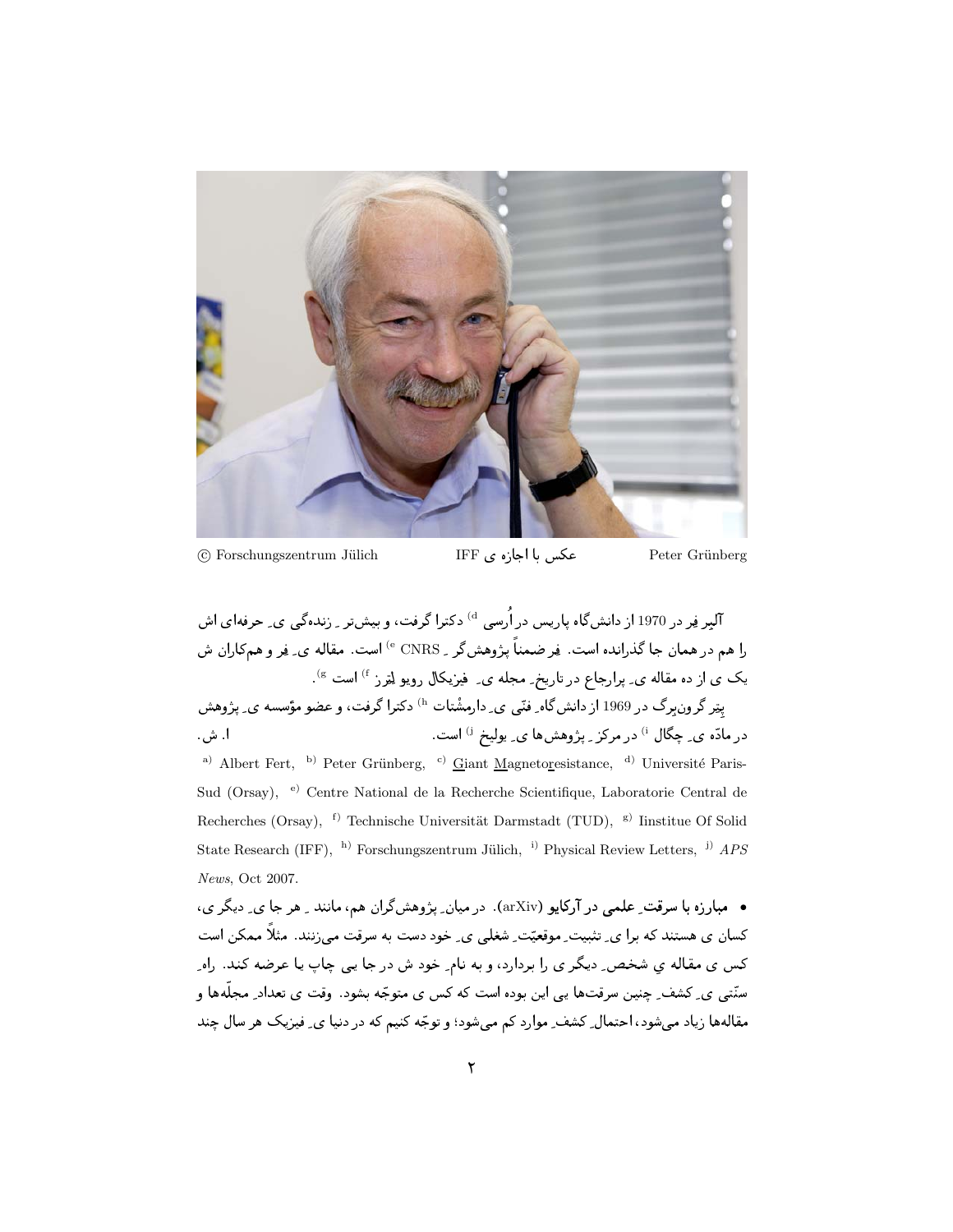ده هزار مقاله نوشته می شود. امّا این مقالهها بیشتر به صورت ِ الکترونیک اند، و این جا است که تکنولوژی ی پردازش دادهها به کار می آید.

چند ی پیش لوییس بلومفیلد <sup>۵)</sup> که فیزیکپیشه و استاد ِ دانش گاه ِ ویرجینیا <sup>b)</sup> است، به این فکر افتاد که مقالهها یی را که دانشجویان ش مینویسند چک کند، و برا ی ِ این کار نرمافزار ی نوشت <sup>0</sup> که این توانایی را دارد که مقالهها ی ِ مختلف را با هم مقایسه کند، و درصد و موارد ِ همیوشانی ی ِ آنها را گزارش کند. بلومفیلد با این نرمافزار شروع به مقایسه ی ِ مقالهها یی که دانشجویان ِ دانشگاه ِ ویرجینیا در آركايو<sup>1)</sup> مى گذاشتند كرد، و متوجّه شد كه بعضى ها تقلّب مى كنند. نتيجه اين شد كه 45 دانشجو يا دانشگاه را ترک کردند، یا گناهکار شناخته شدند، و 3 درجه هم پس گرفته شد <sup>6</sup>).

حالا آرکایو هم دارد از این نرمافزار استفاده می کند. بنا بر گزارش ی که در آرکایو آمده <sup>6</sup>)، 65 مقاله که از سال ِ 2001 تا کنون در این آرشیو گذاشته شده، از این آرشیو حذف شده اند، زیرا حاصل ِ سرقت ِ مقالهها ی ِ دیگر بوده اند. از این مقالهها 59 تا در فاصله ی ِ سالها ی ِ 2005 تا 2006 وارد ِ آرکایو شده بودند. نکته ی ِ جالب این که 14 نویسنده، که همهگی اهل ِ ترکیه هستند، بیش ِترین تعداد ِ سرقت را مرتکب شده اند. این نویسندهها 7 دانشجو، 1 مربی، 1 استادیار، 3 دانش یار، و 2 استاد بوده اند. یک ی از استادها رئیس ِ بخش بوده است. این ماجرا یک رسوایی ی ِ بزرگ ِ علمی در کشور ترکیه بوده است که خبر <sub>-</sub> آن در تمام ِ دنیا ی ِ آکادمیک یخش شده است.

از ابتدا ی ِ تابستان ِ امسال، وقت ی مقاله ای به آرکایو فرستاده می شود، نرمافزار ی آن را با مقالهها ی ِ قبلی ی ِ آرکایو (حدود 000 000 مقاله) مقایسه می کند. اگر همپوشانی با مقاله ی ِ دیگر ی کشف شود، به نویسنده که سعی در گذاشتن ِ مقاله رو ی ِ آرکایو دارد اخطار می کند که: آن چه شما دارید رو ی ِ آرکایو میگذارید فلان درصد با فلان مقاله همیوشانی دارد؛ آیا هنوز هم میخواهید ادامه ا. ش. ىدھىد؟

<sup>1)</sup> بانک ِ اطلاعاتی ی ِ آرکایو <sup>f)</sup> که آن را یاؤل گینزیارگ <sup>g)</sup> در اواخر ِ دهه ی ِ 1980 راه انداخت، جا یی است که بسیار ی از فیزیک پیشهها مقالهها شان را در آن جا می گذارند، و در آنجا است که هر روز کارها ی دیگر پژوهش گران را دنبال می کنند.

a)Louis Bloomfield,  $\overline{b}$ )University of Virginia,  $\overline{c}$ )http://plagiarism.phys.virginia.edu/, <sup>d)</sup> Physics Today, Mar 2007, p. 30, <sup>e)</sup> http://arxiv.org/new/withdrawals.aug.07.html, <sup>f)</sup> http://www.arXiv.org,  $g$ <sup>g</sup>)Paul Ginsparg,

• آشکارسازی ِ تغییر طعم نوترینوهای ِ سِرن در ایتالیا. به زمان ِ اروپای ِ مرکزی، ساعت ِ .m.p 5:04 p.m روز 2 اُکتبر، فیزیکیپشههای ِ آزمایش ِ اُیرا <sup>۵)</sup> اولین مورد از تغییر طعم نوترینوئی که از سِرن فرستادهشده بود را ثبت کردند. این ذرات به دلیل ِ برهمکنش ِ بسیار کمی که با دیگر ذرات دارند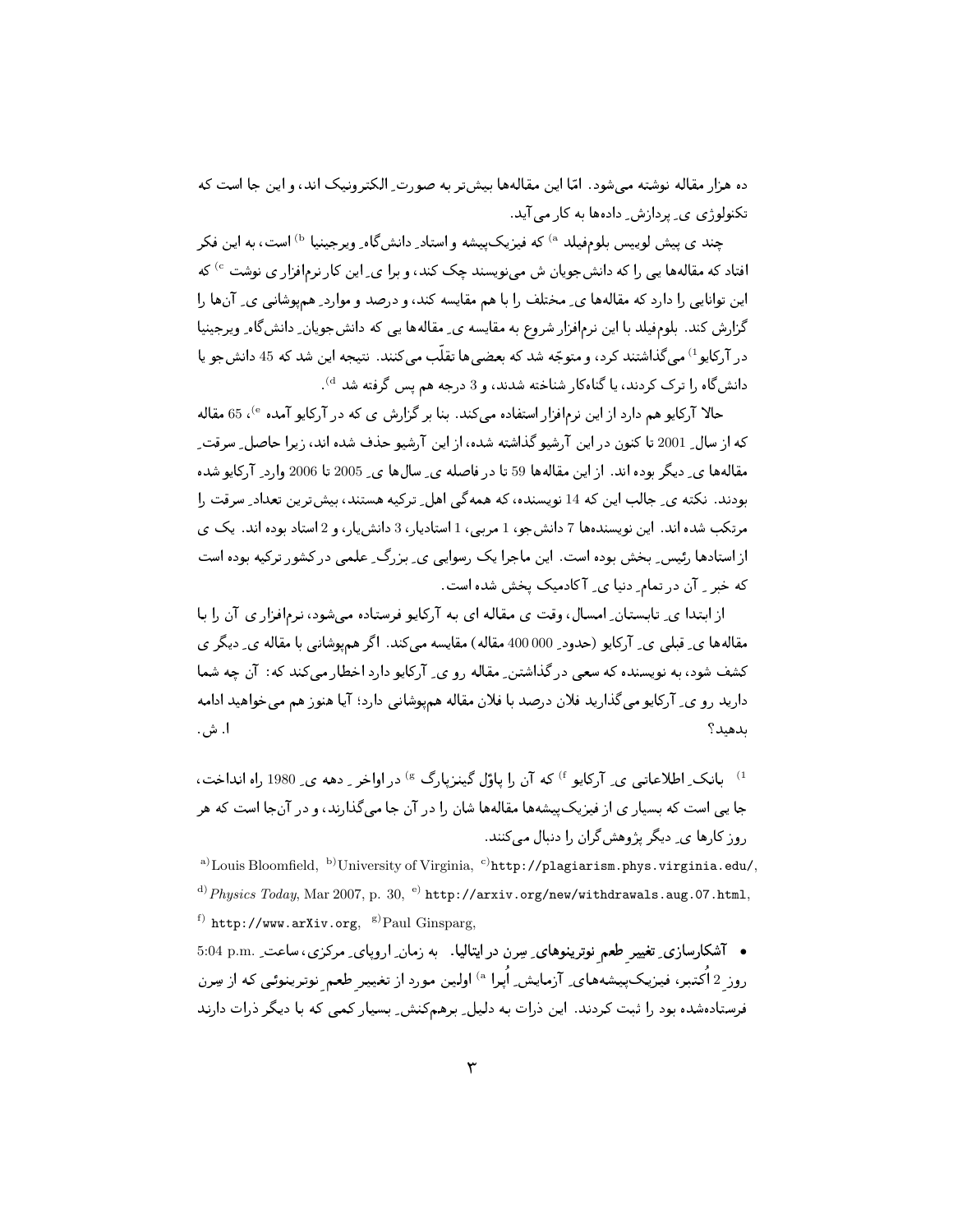می;توانند بدون ِ هیچ مانعی از اجسام دیگر بگذرند. مثلاً تعداد ِ زیادی از نوترینوهائی که در خورشید تولید شدهاند در همین مدت که شما این چندسطر را خواندید از یک طرف ِ کُرهی زمین وارد و از طرف ِ دیگر آن خارج شدند. روزانه هزاران میلیارد از همین نوترینوها از درون بدن ِ شما می گذرند بدون ِ آن که متوجه شوید.

نوترینوها در سه نوع، که به آن طعم میگویند، وجود دارند: نوترینوی ِ الکترون، میون، تاو. این نامگذاریها بر اساس ِ نوع واکنشی است که این نوترینوها در آن شرکت میکنند. در صورتی که نوترینوها بیجرم باشند ماتریس ِ جرم، به عنوان ِ ماتریسی با درایههای ِ صفر، با ماتریسی که برهمکنش ِ نوترینوها را توصیف می کند، جابهجا میشود . بر این اساس نوترینوهای ِ بیجرم تغییر طعم نمیدهند<sup>1</sup>). از این رو هر تغییر در طعم نوترینوها به غیر صفربودن ِ جرم آنها تعبیر میشود . نوترینوها برای ِ سالها بدون ِ جرم فرض می شدند. برای ِ بیش از یک دهه است که اندازهگیریهائی که تغییر طعم نوترینوها را اثبات کردند نشان دادند که آنها جرم دارند. این آزمایشها قبلا ً برروی ِ نوترینوهای ِ با منشاء ِ برونزميني بودهاند.

در آزمایشی که هم|کنون در حال ِ تکمیل و انجام در گُرَن&سَتو <sup>b)</sup> ایتالیا است به دنبال ِ این هستند که تغییر طعم نوترینوهای ِ میونی که از فاصلهی km 730 در سرن فرستادهشدهاند را آشکارکنند<sup>2)</sup>. نوترینوها اين فاصله را از درون ِ زمين و در زمان ِ 2.4 ms مي پيمايند. در قبل تا حدود ِ 300 نمونه از اين نوترينوها آشکار شده بودند، ولی نمونه ی 2 اُکتبر از جهت ِ این که در آن تشخیص ِ تغییر طعم ممکن بوده حائز اهميت است.

قلب ِ آزمایش ِ گْرَنسَسّو واحدهایی است که نقش ِ آشکارسازی و تعیین ِ ذرات ِ تولیدشده در اثر عبور نوترینوها را دارند. این واحدها آرایهای از صفحاتِ سُربی و فیلمهای ِ عکاسیاند. تاکنون حدود 60,000 از اين واحدها نصب شده است. قرار است در نهايت 150,000 از اين واحدها به وزن ِ کل ِ 1300 تُن نصب شود . این طرح حاصل ِ همکاری ِ چندین کشور است .

ا. ف.

<sup>1)</sup> مثلاً نگاه کنید به : ا. شریعتی، نوسان ِ طعم نوترینو، گاما 1، ص. 47. <sup>2)</sup> جزئیّات ِ بیش تر در مورد ِ آزمایش را میتوان در منزل گاه ِ /http://www.infn.it پیدا کرد: a) OPERA, b) Gran Sasso. • رصدخانه ی اُژه <sup>۵)</sup> و حلّ ِ معمّای ِ فورانهای ِ پرانرژی ِ کیهانی ِ بر اساس ِ یافتههای ِ رصدخانه ی اُژه در آرژانتین، پرانرژیترین پرتوهای ِ کیهانی که به زمین میرسند توزیع یکنواختی ندارند، و

هستههای ِ کهکشانی ِ فعال نامزدهای ِ جدّی ِ برای ِ چشمههای ِ این ذرات هستند. انرژیهائی که یافتههای ِ جدید در مورد ِ آنها بحث میکنند از حدود ِ eV 10 شروع میشود، یعنی از صدمیلیون برابر قویترین شتابدهندهها به بالا. پرتوهای ِ کیهانی ِ مورد ِ بحث از جنس ِ